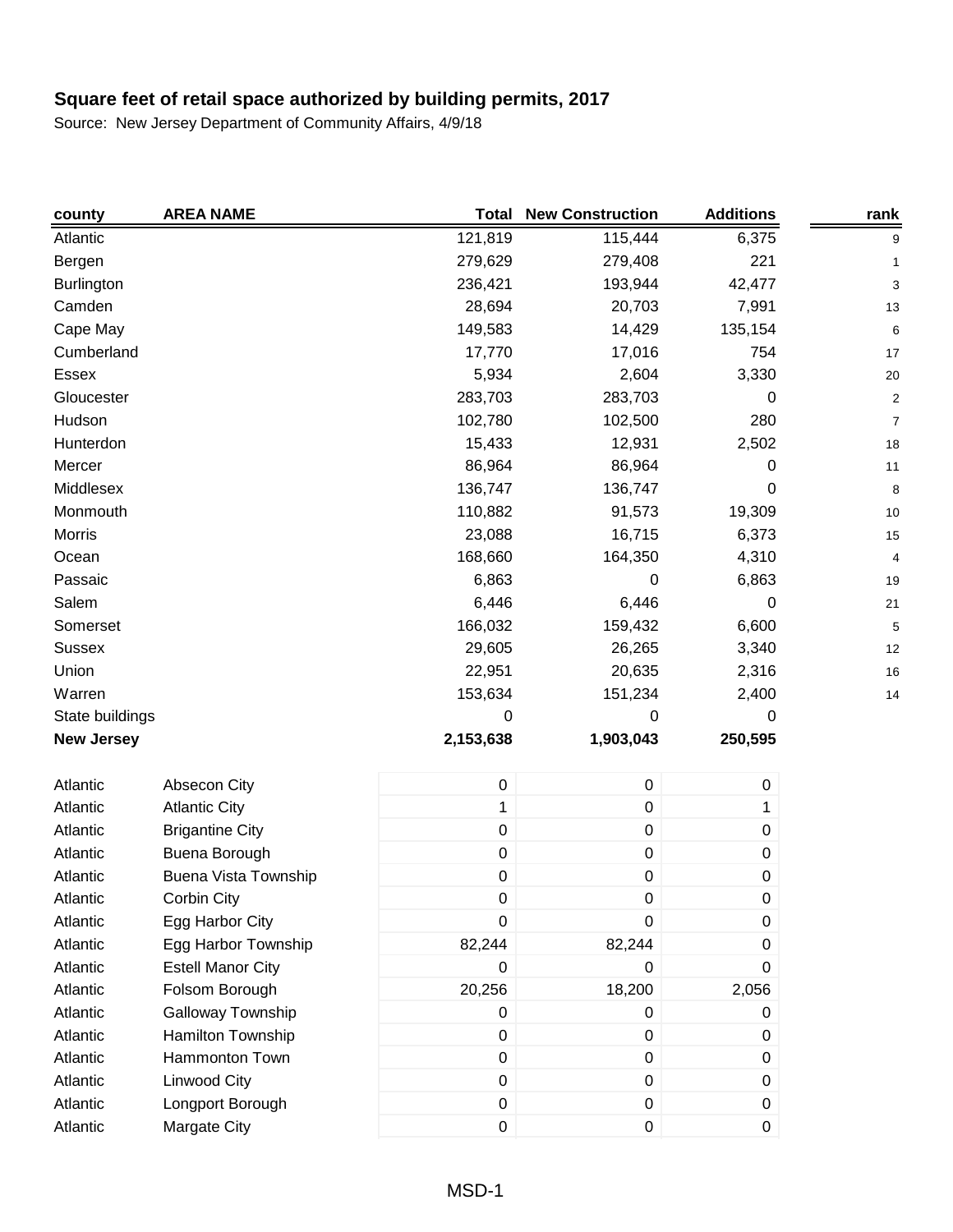| county   | <b>AREA NAME</b>           | Total            | <b>New Construction</b> | <b>Additions</b> | rank |
|----------|----------------------------|------------------|-------------------------|------------------|------|
| Atlantic | Mullica Township           | 0                | 0                       | 0                |      |
| Atlantic | Northfield City            | 0                | $\mathbf 0$             | 0                |      |
| Atlantic | Pleasantville City         | 0                | 0                       | 0                |      |
| Atlantic | Port Republic City         | 0                | 0                       | 0                |      |
| Atlantic | Somers Point City          | 19,318           | 15,000                  | 4,318            |      |
| Atlantic | <b>Ventnor City</b>        | 0                | 0                       | 0                |      |
| Atlantic | Weymouth Township          | 0                | 0                       | 0                |      |
| Bergen   | Allendale Borough          | 0                | 0                       | 0                |      |
| Bergen   | Alpine Borough             | $\mathbf 0$      | 0                       | 0                |      |
| Bergen   | <b>Bergenfield Borough</b> | 0                | 0                       | 0                |      |
| Bergen   | Bogota Borough             | $\boldsymbol{0}$ | $\mathbf 0$             | 0                |      |
| Bergen   | Carlstadt Borough          | 0                | $\pmb{0}$               | 0                |      |
| Bergen   | Cliffside Park Borough     | 0                | 0                       | 0                |      |
| Bergen   | Closter Borough            | 0                | 0                       | 0                |      |
| Bergen   | Cresskill Borough          | 0                | $\mathbf 0$             | 0                |      |
| Bergen   | Demarest Borough           | 0                | 0                       | 0                |      |
| Bergen   | Dumont Borough             | 0                | 0                       | 0                |      |
| Bergen   | Elmwood Park Borough       | 5,340            | 5,340                   | 0                |      |
| Bergen   | East Rutherford Borough    | 0                | 0                       | 0                |      |
| Bergen   | Edgewater Borough          | 0                | 0                       | 0                |      |
| Bergen   | Emerson Borough            | $\boldsymbol{0}$ | $\pmb{0}$               | 0                |      |
| Bergen   | <b>Englewood City</b>      | 0                | 0                       | 0                |      |
| Bergen   | Englewood Cliffs Borough   | 0                | $\mathbf 0$             | 0                |      |
| Bergen   | Fair Lawn Borough          | 0                | $\mathbf 0$             | 0                |      |
| Bergen   | Fairview Borough           | 0                | 0                       | 0                |      |
| Bergen   | Fort Lee Borough           | 0                | 0                       | 0                |      |
| Bergen   | Franklin Lakes Borough     | 0                | $\mathbf 0$             | 0                |      |
| Bergen   | <b>Garfield City</b>       | 221              | 0                       | 221              |      |
| Bergen   | Glen Rock Borough          | 0                | 0                       | 0                |      |
| Bergen   | Hackensack City            | 8,242            | 8,242                   | 0                |      |
| Bergen   | Harrington Park Borough    | 0                | $\mathbf 0$             | 0                |      |
| Bergen   | Hasbrouck Heights Borough  | $\boldsymbol{0}$ | $\pmb{0}$               | 0                |      |
| Bergen   | Haworth Borough            | 0                | 0                       | 0                |      |
| Bergen   | Hillsdale Borough          | $\mathbf 0$      | 0                       | 0                |      |
| Bergen   | Ho-Ho-Kus Borough          | 0                | 0                       | 0                |      |
| Bergen   | Leonia Borough             | 0                | 0                       | 0                |      |
| Bergen   | Little Ferry Borough       | 0                | $\pmb{0}$               | 0                |      |
| Bergen   | Lodi Borough               | 12,900           | 12,900                  | 0                |      |
| Bergen   | Lyndhurst Township         | 0                | 0                       | 0                |      |
| Bergen   | Mahwah Township            | 0                | 0                       | 0                |      |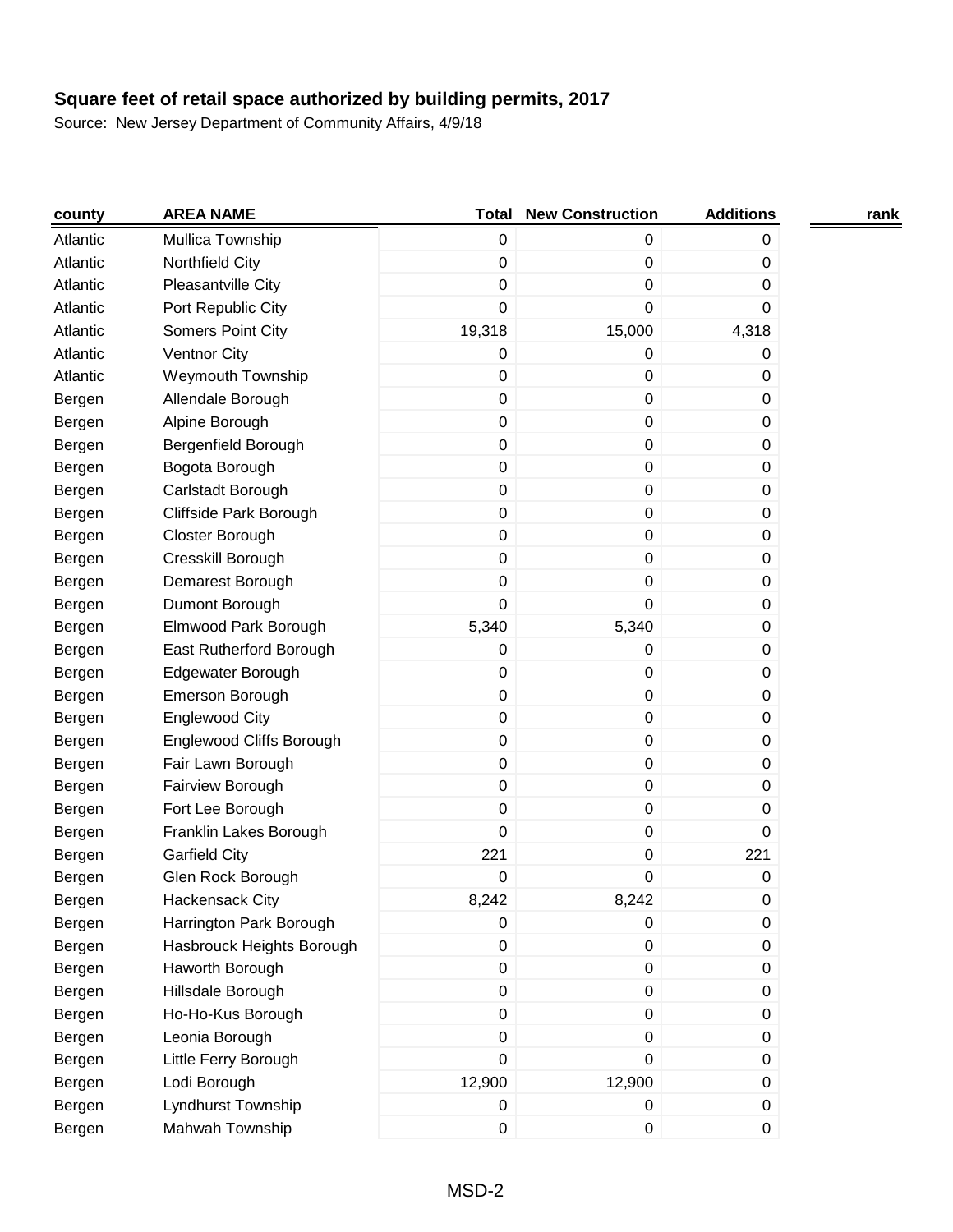| county            | <b>AREA NAME</b>           | Total            | <b>New Construction</b> | <b>Additions</b> | rank |
|-------------------|----------------------------|------------------|-------------------------|------------------|------|
| Bergen            | Maywood Borough            | 0                | 0                       | 0                |      |
| Bergen            | Midland Park Borough       | 0                | 0                       | 0                |      |
| Bergen            | Montvale Borough           | 122,108          | 122,108                 | 0                |      |
| Bergen            | Moonachie Borough          | 0                | 0                       | 0                |      |
| Bergen            | New Milford Borough        | 0                | $\pmb{0}$               | 0                |      |
| Bergen            | North Arlington Borough    | 0                | $\pmb{0}$               | 0                |      |
| Bergen            | Northvale Borough          | $\pmb{0}$        | $\pmb{0}$               | 0                |      |
| Bergen            | Norwood Borough            | $\pmb{0}$        | $\pmb{0}$               | 0                |      |
| Bergen            | Oakland Borough            | $\pmb{0}$        | $\pmb{0}$               | 0                |      |
| Bergen            | Old Tappan Borough         | $\pmb{0}$        | $\pmb{0}$               | 0                |      |
| Bergen            | Oradell Borough            | 0                | $\pmb{0}$               | 0                |      |
| Bergen            | Palisades Park Borough     | $\pmb{0}$        | 0                       | 0                |      |
| Bergen            | Paramus Borough            | 56,537           | 56,537                  | 0                |      |
| Bergen            | Park Ridge Borough         | 0                | $\pmb{0}$               | 0                |      |
| Bergen            | Ramsey Borough             | 0                | $\pmb{0}$               | 0                |      |
| Bergen            | Ridgefield Borough         | $\pmb{0}$        | $\pmb{0}$               | 0                |      |
| Bergen            | Ridgefield Park Village    | $\pmb{0}$        | $\pmb{0}$               | 0                |      |
| Bergen            | Ridgewood Village          | $\pmb{0}$        | $\pmb{0}$               | 0                |      |
| Bergen            | River Edge Borough         | $\pmb{0}$        | $\pmb{0}$               | 0                |      |
| Bergen            | <b>River Vale Township</b> | $\pmb{0}$        | $\pmb{0}$               | 0                |      |
| Bergen            | Rochelle Park Township     | 0                | $\pmb{0}$               | 0                |      |
| Bergen            | Rockleigh Borough          | 0                | $\pmb{0}$               | 0                |      |
| Bergen            | <b>Rutherford Borough</b>  | 0                | $\pmb{0}$               | 0                |      |
| Bergen            | Saddle Brook Township      | $\pmb{0}$        | $\pmb{0}$               | 0                |      |
| Bergen            | Saddle River Borough       | 0                | $\pmb{0}$               | 0                |      |
| Bergen            | South Hackensack Twp       | 0                | 0                       | 0                |      |
| Bergen            | <b>Teaneck Township</b>    | 5,376            | 5,376                   | 0                |      |
| Bergen            | <b>Tenafly Borough</b>     | 0                | 0                       | 0                |      |
| Bergen            | Teterboro Borough          | 0                | 0                       | 0                |      |
| Bergen            | Upper Saddle River Borough | 0                | 0                       | 0                |      |
| Bergen            | Waldwick Borough           | $\pmb{0}$        | $\pmb{0}$               | 0                |      |
| Bergen            | Wallington Borough         | $\boldsymbol{0}$ | $\pmb{0}$               | 0                |      |
| Bergen            | Washington Township        | 0                | $\mathbf 0$             | 0                |      |
| Bergen            | Westwood Borough           | 6,816            | 6,816                   | 0                |      |
| Bergen            | Woodcliff Lake Borough     | $\pmb{0}$        | 0                       | 0                |      |
| Bergen            | Wood-Ridge Borough         | $\pmb{0}$        | $\mathbf 0$             | 0                |      |
| Bergen            | Wyckoff Township           | 62,089           | 62,089                  | 0                |      |
| Burlington        | <b>Bass River Township</b> | $\mathbf 0$      | 0                       | 0                |      |
| <b>Burlington</b> | <b>Beverly City</b>        | $\pmb{0}$        | $\pmb{0}$               | 0                |      |
| <b>Burlington</b> | <b>Bordentown City</b>     | 0                | $\pmb{0}$               | 0                |      |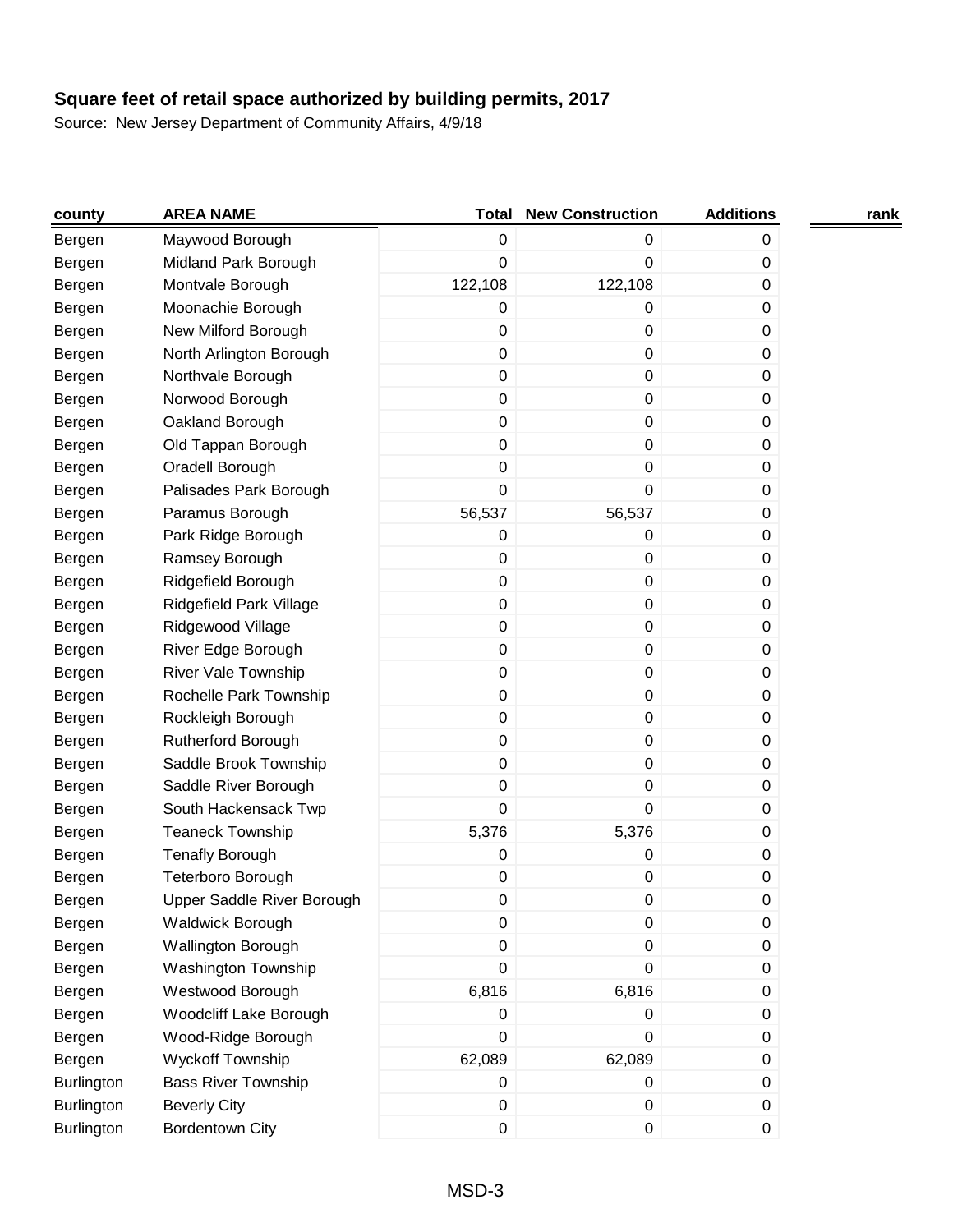| county            | <b>AREA NAME</b>               | Total            | <b>New Construction</b> | <b>Additions</b> | rank |
|-------------------|--------------------------------|------------------|-------------------------|------------------|------|
| Burlington        | <b>Bordentown Township</b>     | 11,449           | 11,449                  | 0                |      |
| Burlington        | <b>Burlington City</b>         | 0                | 0                       | 0                |      |
| Burlington        | <b>Burlington Township</b>     | 50,403           | 50,403                  | 0                |      |
| Burlington        | <b>Chesterfield Township</b>   | $\overline{2}$   | 2                       | 0                |      |
| <b>Burlington</b> | Cinnaminson Township           | 53,113           | 10,636                  | 42,477           |      |
| Burlington        | Delanco Township               | 0                | 0                       | 0                |      |
| Burlington        | Delran Township                | 0                | 0                       | 0                |      |
| Burlington        | Eastampton Township            | 13,677           | 13,677                  | 0                |      |
| <b>Burlington</b> | <b>Edgewater Park Township</b> | 0                | 0                       | 0                |      |
| <b>Burlington</b> | Evesham Township               | 7,002            | 7,002                   | 0                |      |
| Burlington        | Fieldsboro Borough             | 0                | 0                       | 0                |      |
| Burlington        | Florence Township              | 0                | 0                       | 0                |      |
| Burlington        | Hainesport Township            | 0                | 0                       | 0                |      |
| Burlington        | Lumberton Township             | 0                | 0                       | 0                |      |
| <b>Burlington</b> | Mansfield Township             | 0                | 0                       | 0                |      |
| <b>Burlington</b> | Maple Shade Township           | 0                | 0                       | 0                |      |
| Burlington        | <b>Medford Township</b>        | 11,716           | 11,716                  | 0                |      |
| Burlington        | Medford Lakes Borough          | 0                | 0                       | 0                |      |
| Burlington        | Moorestown Township            | 0                | 0                       | 0                |      |
| Burlington        | Mount Holly Township           | 0                | 0                       | 0                |      |
| Burlington        | Mount Laurel Township          | 89,059           | 89,059                  | 0                |      |
| <b>Burlington</b> | New Hanover Township           | 0                | 0                       | 0                |      |
| Burlington        | North Hanover Township         | 0                | 0                       | 0                |      |
| <b>Burlington</b> | Palmyra Borough                | 0                | 0                       | 0                |      |
| <b>Burlington</b> | Pemberton Borough              | 0                | 0                       | 0                |      |
| <b>Burlington</b> | Pemberton Township             | 0                | 0                       | 0                |      |
| Burlington        | <b>Riverside Township</b>      | 0                | 0                       | 0                |      |
| Burlington        | Riverton Borough               | 0                | 0                       | 0                |      |
| Burlington        | Shamong Township               | 0                | 0                       | 0                |      |
| Burlington        | Southampton Township           | 0                | 0                       | 0                |      |
| <b>Burlington</b> | Springfield Township           | 0                | 0                       | 0                |      |
| <b>Burlington</b> | <b>Tabernacle Township</b>     | $\boldsymbol{0}$ | $\pmb{0}$               | 0                |      |
| <b>Burlington</b> | <b>Washington Township</b>     | 0                | $\pmb{0}$               | 0                |      |
| Burlington        | <b>Westampton Township</b>     | $\boldsymbol{0}$ | $\pmb{0}$               | 0                |      |
| <b>Burlington</b> | Willingboro Township           | $\pmb{0}$        | $\pmb{0}$               | 0                |      |
| Burlington        | Woodland Township              | $\boldsymbol{0}$ | $\pmb{0}$               | 0                |      |
| Burlington        | Wrightstown Borough            | 0                | $\pmb{0}$               | $\boldsymbol{0}$ |      |
| Camden            | Audubon Borough                | $\mathsf 0$      | $\pmb{0}$               | $\boldsymbol{0}$ |      |
| Camden            | Audubon Park Borough           | $\mathsf 0$      | $\pmb{0}$               | 0                |      |
| Camden            | Barrington Borough             | $\mathsf 0$      | $\pmb{0}$               | $\boldsymbol{0}$ |      |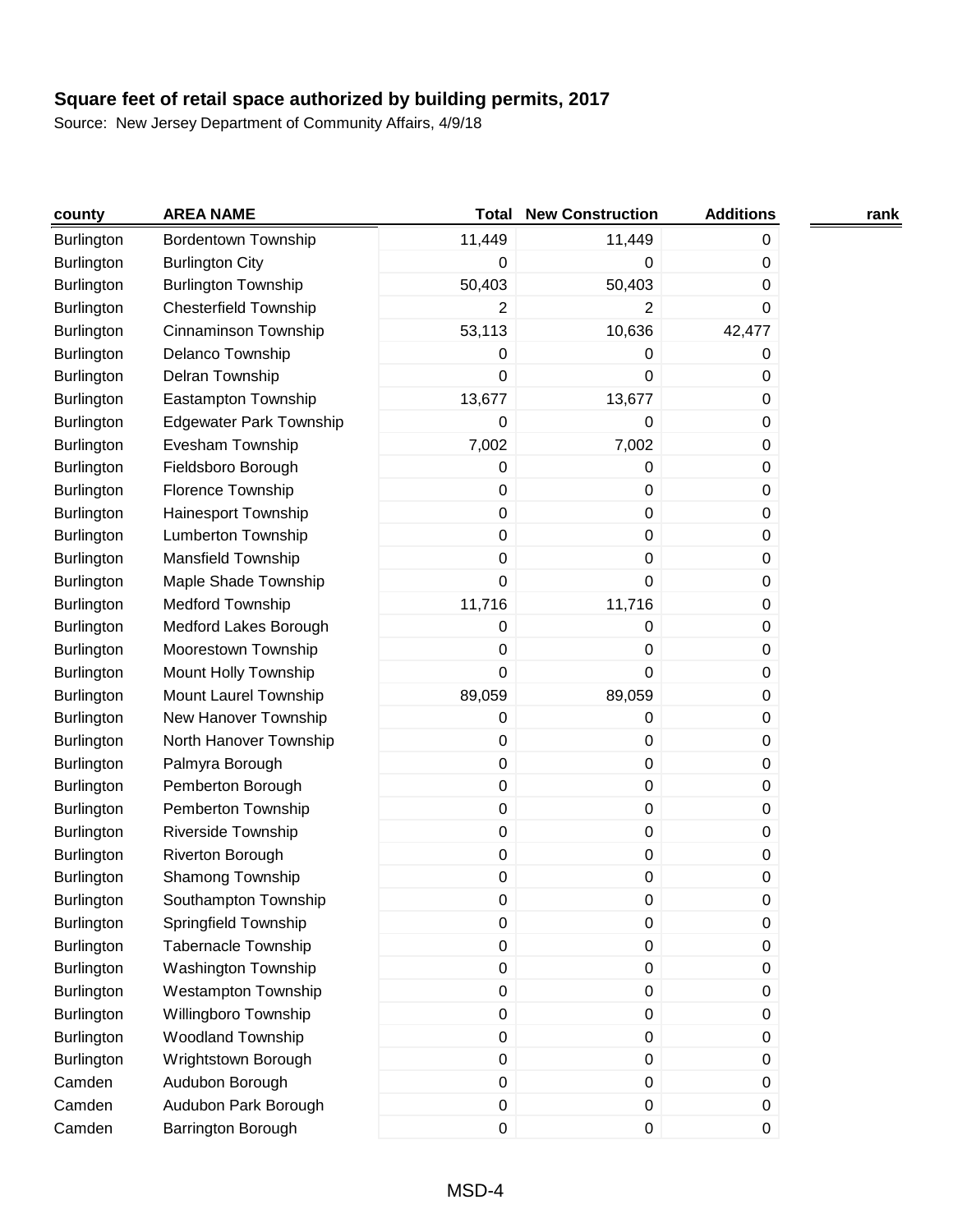| county   | <b>AREA NAME</b>            | <b>Total</b>     | <b>New Construction</b> | <b>Additions</b> | rank |
|----------|-----------------------------|------------------|-------------------------|------------------|------|
| Camden   | Bellmawr Borough            | $\boldsymbol{0}$ | $\mathbf 0$             | 0                |      |
| Camden   | Berlin Borough              | $\boldsymbol{0}$ | $\pmb{0}$               | 0                |      |
| Camden   | <b>Berlin Township</b>      | $\pmb{0}$        | 0                       | 0                |      |
| Camden   | Brooklawn Borough           | 0                | 0                       | $\Omega$         |      |
| Camden   | Camden City                 | $\mathbf 0$      | 0                       | $\Omega$         |      |
| Camden   | <b>Cherry Hill Township</b> | 14,752           | 10,052                  | 4,700            |      |
| Camden   | Chesilhurst Borough         | 0                | 0                       | 0                |      |
| Camden   | Clementon Borough           | $\mathbf 0$      | 0                       | 0                |      |
| Camden   | Collingswood Borough        | $\mathbf 0$      | 0                       | 0                |      |
| Camden   | Gibbsboro Borough           | $\boldsymbol{0}$ | 0                       | 0                |      |
| Camden   | <b>Gloucester City</b>      | 5,371            | 5,371                   | 0                |      |
| Camden   | <b>Gloucester Township</b>  | $\mathbf 0$      | 0                       | 0                |      |
| Camden   | Haddon Township             | 0                | 0                       | 0                |      |
| Camden   | Haddonfield Borough         | 0                | 0                       | 0                |      |
| Camden   | Haddon Heights Borough      | $\boldsymbol{0}$ | $\pmb{0}$               | 0                |      |
| Camden   | Hi-nella Borough            | 0                | $\pmb{0}$               | 0                |      |
| Camden   | Laurel Springs Borough      | $\boldsymbol{0}$ | 0                       | 0                |      |
| Camden   | Lawnside Borough            | $\mathbf 0$      | $\mathbf 0$             | 0                |      |
| Camden   | Lindenwold Borough          | $\boldsymbol{0}$ | 0                       | 0                |      |
| Camden   | Magnolia Borough            | 5,280            | 5,280                   | 0                |      |
| Camden   | Merchantville Borough       | $\mathbf 0$      | 0                       | 0                |      |
| Camden   | Mount Ephraim Borough       | 0                | 0                       | 0                |      |
| Camden   | Oaklyn Borough              | $\mathbf 0$      | 0                       | 0                |      |
| Camden   | Pennsauken Township         | $\mathbf 0$      | $\pmb{0}$               | 0                |      |
| Camden   | Pine Hill Borough           | $\mathbf 0$      | 0                       | $\Omega$         |      |
| Camden   | Pine Valley Borough         | $\boldsymbol{0}$ | 0                       | 0                |      |
| Camden   | Runnemede Borough           | $\mathbf 0$      | $\pmb{0}$               | $\Omega$         |      |
| Camden   | Somerdale Borough           | $\boldsymbol{0}$ | $\pmb{0}$               | 0                |      |
| Camden   | <b>Stratford Borough</b>    | 3,291            | 0                       | 3,291            |      |
| Camden   | <b>Tavistock Borough</b>    | 0                | 0                       | 0                |      |
| Camden   | Voorhees Township           | $\mathbf 0$      | 0                       | 0                |      |
| Camden   | Waterford Township          | $\boldsymbol{0}$ | 0                       | $\pmb{0}$        |      |
| Camden   | Winslow Township            | $\boldsymbol{0}$ | $\pmb{0}$               | 0                |      |
| Camden   | Woodlynne Borough           | $\boldsymbol{0}$ | $\pmb{0}$               | 0                |      |
| Cape May | Avalon Borough              | $\boldsymbol{0}$ | $\pmb{0}$               | 0                |      |
| Cape May | Cape May City               | $\boldsymbol{0}$ | $\pmb{0}$               | 0                |      |
| Cape May | Cape May Point Borough      | 0                | $\pmb{0}$               | 0                |      |
| Cape May | Dennis Township             | 0                | $\pmb{0}$               | 0                |      |
| Cape May | Lower Township              | 1,080            | $\pmb{0}$               | 1,080            |      |
| Cape May | Middle Township             | 134,074          | 0                       | 134,074          |      |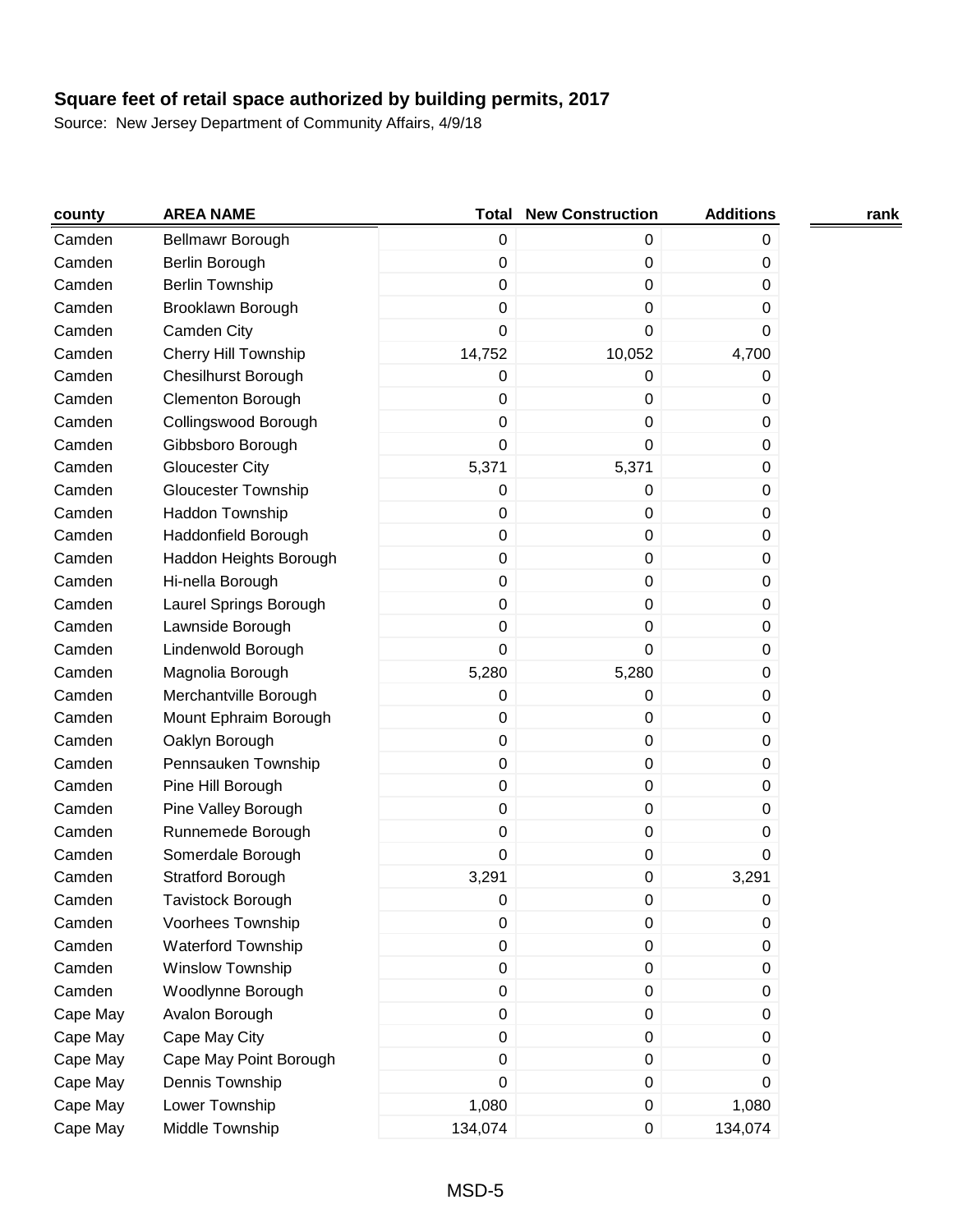| county       | <b>AREA NAME</b>                | Total            | <b>New Construction</b> | <b>Additions</b> | rank |
|--------------|---------------------------------|------------------|-------------------------|------------------|------|
| Cape May     | North Wildwood City             | $\pmb{0}$        | 0                       | 0                |      |
| Cape May     | Ocean City                      | 0                | 0                       | 0                |      |
| Cape May     | Sea Isle City                   | 0                | 0                       | 0                |      |
| Cape May     | Stone Harbor Borough            | $\mathbf 0$      | 0                       | 0                |      |
| Cape May     | <b>Upper Township</b>           | 6,793            | 6,793                   | 0                |      |
| Cape May     | West Cape May Borough           | 0                | 0                       | 0                |      |
| Cape May     | West Wildwood Borough           | 0                | 0                       | 0                |      |
| Cape May     | Wildwood City                   | 7,635            | 7,635                   | 0                |      |
| Cape May     | Wildwood Crest Borough          | 0                | 0                       | 0                |      |
| Cape May     | Woodbine Borough                | 1                | 1                       | 0                |      |
| Cumberland   | <b>Bridgeton City</b>           | 0                | 0                       | 0                |      |
| Cumberland   | <b>Commercial Township</b>      | 0                | 0                       | 0                |      |
| Cumberland   | Deerfield Township              | 9,111            | 9,111                   | 0                |      |
| Cumberland   | Downe Township                  | 0                | 0                       | 0                |      |
| Cumberland   | <b>Fairfield Township</b>       | 0                | $\pmb{0}$               | 0                |      |
| Cumberland   | <b>Greenwich Township</b>       | $\pmb{0}$        | 0                       | 0                |      |
| Cumberland   | <b>Hopewell Township</b>        | $\boldsymbol{0}$ | 0                       | 0                |      |
| Cumberland   | Lawrence Township               | 0                | 0                       | 0                |      |
| Cumberland   | Maurice River Township          | 0                | 0                       | 0                |      |
| Cumberland   | Millville City                  | 7,905            | 7,905                   | 0                |      |
| Cumberland   | Shiloh Borough                  | 0                | 0                       | 0                |      |
| Cumberland   | <b>Stow Creek Township</b>      | 0                | 0                       | 0                |      |
| Cumberland   | <b>Upper Deerfield Township</b> | $\pmb{0}$        | $\pmb{0}$               | 0                |      |
| Cumberland   | <b>Vineland City</b>            | $\mathbf 0$      | 0                       | 0                |      |
| <b>Essex</b> | <b>Belleville Township</b>      | 754              | 0                       | 754              |      |
| Essex        | <b>Bloomfield Township</b>      | $\boldsymbol{0}$ | 0                       | 0                |      |
| Essex        | Caldwell Borough                | 0                | $\mathbf 0$             | 0                |      |
| Essex        | <b>Cedar Grove Township</b>     | $\pmb{0}$        | 0                       | 0                |      |
| Essex        | East Orange City                | 0                | 0                       | 0                |      |
| Essex        | Essex Fells Borough             | 0                | 0                       | 0                |      |
| Essex        | <b>Fairfield Township</b>       | $\pmb{0}$        | $\pmb{0}$               | 0                |      |
| Essex        | Glen Ridge Borough              | $\pmb{0}$        | $\boldsymbol{0}$        | 0                |      |
| Essex        | Irvington Township              | $\pmb{0}$        | $\mathbf 0$             | 0                |      |
| Essex        | Livingston Township             | $\pmb{0}$        | $\pmb{0}$               | 0                |      |
| Essex        | Maplewood Township              | $\pmb{0}$        | $\pmb{0}$               | 0                |      |
| Essex        | Millburn Township               | $\mathbf 0$      | $\mathbf 0$             | $\Omega$         |      |
| Essex        | Montclair Township              | 3,327            | 0                       | 3,327            |      |
| Essex        | <b>Newark City</b>              | 2,607            | 2,604                   | 3                |      |
| Essex        | North Caldwell Borough          | 0                | 0                       | 0                |      |
| Essex        | Nutley Township                 | $\pmb{0}$        | 0                       | 0                |      |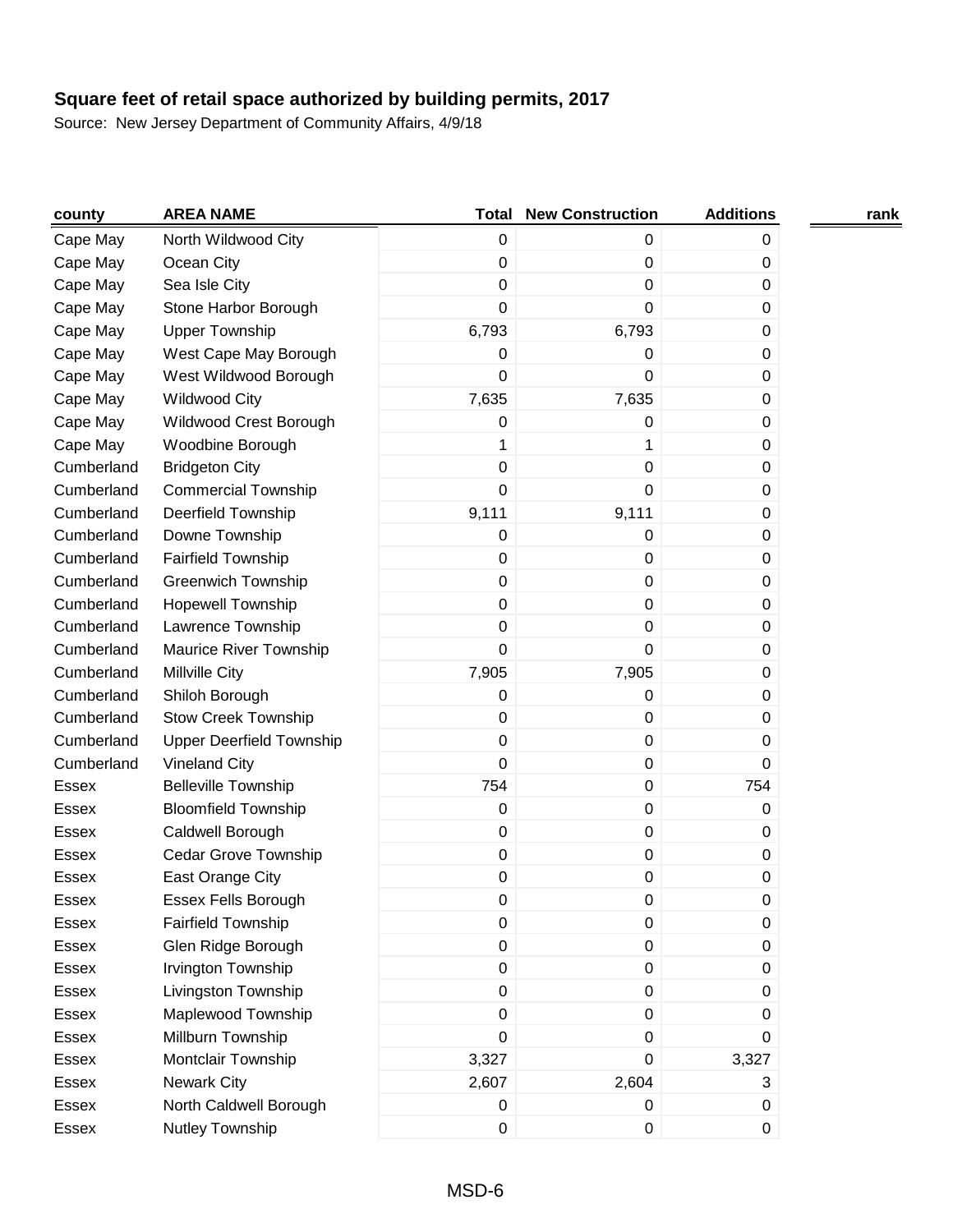| county       | <b>AREA NAME</b>           | <b>Total</b> | <b>New Construction</b> | <b>Additions</b> | rank |
|--------------|----------------------------|--------------|-------------------------|------------------|------|
| Essex        | City of Orange Township    | 0            | $\mathbf 0$             | 0                |      |
| <b>Essex</b> | Roseland Borough           | $\mathbf 0$  | 0                       | 0                |      |
| <b>Essex</b> | South Orange Village       | $\mathbf 0$  | 0                       | 0                |      |
| <b>Essex</b> | Verona Township            | $\mathbf 0$  | 0                       | 0                |      |
| <b>Essex</b> | West Caldwell Township     | $\pmb{0}$    | 0                       | 0                |      |
| Essex        | West Orange Township       | 0            | 0                       | 0                |      |
| Gloucester   | Clayton Borough            | $\mathbf 0$  | 0                       | 0                |      |
| Gloucester   | Deptford Township          | 12,240       | 12,240                  | 0                |      |
| Gloucester   | East Greenwich Township    | 12,091       | 12,091                  | 0                |      |
| Gloucester   | <b>Elk Township</b>        | 0            | 0                       | 0                |      |
| Gloucester   | Franklin Township          | 0            | 0                       | 0                |      |
| Gloucester   | Glassboro Borough          | 208,142      | 208,142                 | 0                |      |
| Gloucester   | <b>Greenwich Township</b>  | 0            | 0                       | 0                |      |
| Gloucester   | Harrison Township          | 0            | 0                       | 0                |      |
| Gloucester   | Logan Township             | 0            | 0                       | 0                |      |
| Gloucester   | Mantua Township            | 10,331       | 10,331                  | 0                |      |
| Gloucester   | Monroe Township            | 0            | 0                       | 0                |      |
| Gloucester   | National Park Borough      | 0            | 0                       | 0                |      |
| Gloucester   | Newfield Borough           | $\pmb{0}$    | 0                       | 0                |      |
| Gloucester   | Paulsboro Borough          | $\pmb{0}$    | 0                       | 0                |      |
| Gloucester   | Pitman Borough             | $\mathbf 0$  | 0                       | 0                |      |
| Gloucester   | South Harrison Township    | $\mathbf 0$  | 0                       | 0                |      |
| Gloucester   | Swedesboro Borough         | $\pmb{0}$    | 0                       | 0                |      |
| Gloucester   | <b>Washington Township</b> | $\mathbf 0$  | $\mathbf 0$             | 0                |      |
| Gloucester   | Wenonah Borough            | $\mathbf 0$  | 0                       | 0                |      |
| Gloucester   | West Deptford Township     | $\mathbf 0$  | 0                       | 0                |      |
| Gloucester   | Westville Borough          | $\mathbf 0$  | 0                       | 0                |      |
| Gloucester   | <b>Woodbury City</b>       | 0            | 0                       | 0                |      |
| Gloucester   | Woodbury Heights Borough   | 0            | 0                       | 0                |      |
| Gloucester   | <b>Woolwich Township</b>   | 2,680        | 2,680                   | $\pmb{0}$        |      |
| Hudson       | <b>Bayonne City</b>        | 38,219       | 38,219                  | 0                |      |
| Hudson       | East Newark Borough        | 0            | $\mathbf 0$             | 0                |      |
| Hudson       | Guttenberg Town            | $\mathbf 0$  | 0                       | 0                |      |
| Hudson       | Harrison Town              | 280          | 0                       | 280              |      |
| Hudson       | Hoboken City               | 9,248        | 9,248                   | 0                |      |
| Hudson       | Jersey City                | 93,252       | 93,252                  | 0                |      |
| Hudson       | Kearny Town                | $\mathbf 0$  | 0                       | 0                |      |
| Hudson       | North Bergen Township      | $\pmb{0}$    | $\mathbf 0$             | 0                |      |
| Hudson       | Secaucus Town              | $\pmb{0}$    | $\pmb{0}$               | $\mathbf 0$      |      |
| Hudson       | <b>Union City</b>          | $\pmb{0}$    | $\pmb{0}$               | 0                |      |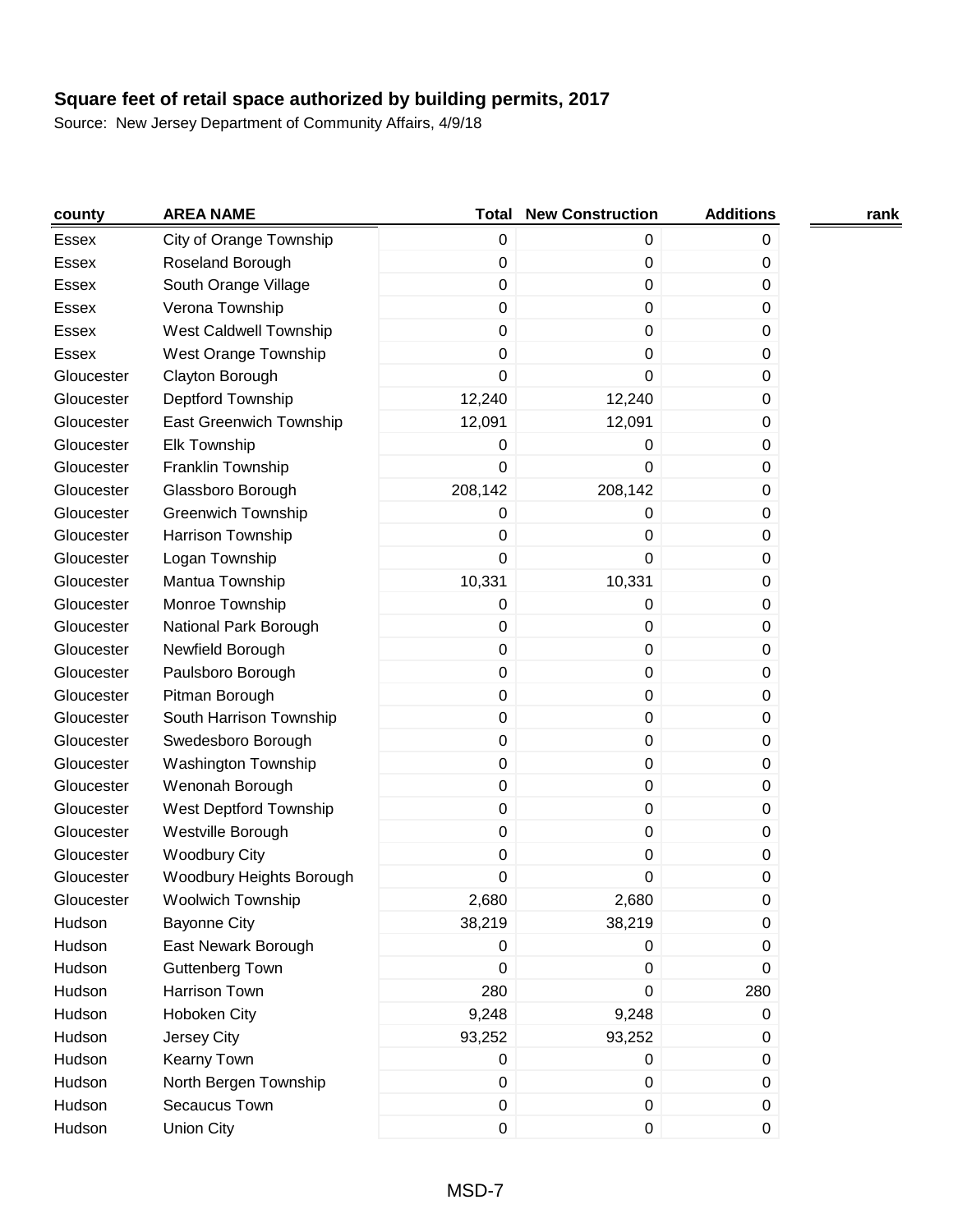| county    | <b>AREA NAME</b>            | Total                | <b>New Construction</b> | <b>Additions</b> | rank |
|-----------|-----------------------------|----------------------|-------------------------|------------------|------|
| Hudson    | Weehawken Township          | 0                    | 0                       | 0                |      |
| Hudson    | West New York Town          | 0                    | $\pmb{0}$               | 0                |      |
| Hunterdon | Alexandria Township         | $\mathbf 0$          | $\mathbf 0$             | 0                |      |
| Hunterdon | <b>Bethlehem Township</b>   | 41                   | 41                      | 0                |      |
| Hunterdon | <b>Bloomsbury Borough</b>   | $\boldsymbol{0}$     | 0                       | 0                |      |
| Hunterdon | Califon Borough             | $\boldsymbol{0}$     | 0                       | 0                |      |
| Hunterdon | <b>Clinton Town</b>         | 0                    | $\mathbf 0$             | 0                |      |
| Hunterdon | Clinton Township            | 576                  | $\mathbf 0$             | 576              |      |
| Hunterdon | Delaware Township           | 0                    | $\mathbf 0$             | 0                |      |
| Hunterdon | East Amwell Township        | 0                    | 0                       | 0                |      |
| Hunterdon | Flemington Borough          | $\pmb{0}$            | $\pmb{0}$               | 0                |      |
| Hunterdon | Franklin Township           | $\pmb{0}$            | $\pmb{0}$               | 0                |      |
| Hunterdon | Frenchtown Borough          | 0                    | $\pmb{0}$               | $\mathbf 0$      |      |
| Hunterdon | Glen Gardner Borough        | 0                    | $\pmb{0}$               | 0                |      |
| Hunterdon | Hampton Borough             | $\boldsymbol{0}$     | $\pmb{0}$               | 0                |      |
| Hunterdon | High Bridge Borough         | $\pmb{0}$            | $\mathbf 0$             | 0                |      |
| Hunterdon | <b>Holland Township</b>     | 0                    | $\mathbf 0$             | 0                |      |
| Hunterdon | Kingwood Township           | $\pmb{0}$            | $\mathbf 0$             | 0                |      |
| Hunterdon | Lambertville City           | $\pmb{0}$            | $\pmb{0}$               | 0                |      |
| Hunterdon | Lebanon Borough             | 36                   | $\pmb{0}$               | 36               |      |
| Hunterdon | Lebanon Township            | 0                    | 0                       | 0                |      |
| Hunterdon | Milford Borough             | 0                    | 0                       | 0                |      |
| Hunterdon | Raritan Township            | 4,725                | 2,835                   | 1,890            |      |
| Hunterdon | Readington Township         | 10,055               | 10,055                  | 0                |      |
| Hunterdon | Stockton Borough            | 0                    | $\mathbf 0$             | 0                |      |
| Hunterdon | <b>Tewksbury Township</b>   | 0                    | $\mathbf 0$             | 0                |      |
| Hunterdon | Union Township              | $\pmb{0}$            | $\pmb{0}$               | 0                |      |
| Hunterdon | <b>West Amwell Township</b> | 0                    | 0                       | 0                |      |
| Mercer    | East Windsor Township       | 0                    | 0                       | 0                |      |
| Mercer    | Ewing Township              | 14,280               | 14,280                  | 0                |      |
| Mercer    | Hamilton Township           | 72,684               | 72,684                  | 0                |      |
| Mercer    | Hightstown Borough          | 0                    | $\pmb{0}$               | $\pmb{0}$        |      |
| Mercer    | Hopewell Borough            | $\pmb{0}$            | $\pmb{0}$               | 0                |      |
| Mercer    | <b>Hopewell Township</b>    | $\pmb{0}$            | $\mathbf 0$             | 0                |      |
| Mercer    | Lawrence Township           | $\pmb{0}$            | 0                       | 0                |      |
| Mercer    | Pennington Borough          | $\pmb{0}$            | 0                       | 0                |      |
| Mercer    | Princeton Borough           | See Princeton (1114) |                         |                  |      |
| Mercer    | Princeton Township          | 0                    | $\pmb{0}$               | $\mathbf 0$      |      |
| Mercer    | <b>Trenton City</b>         | $\mathbf 0$          | $\pmb{0}$               | 0                |      |
| Mercer    | Robbinsville Township       | 0                    | $\pmb{0}$               | 0                |      |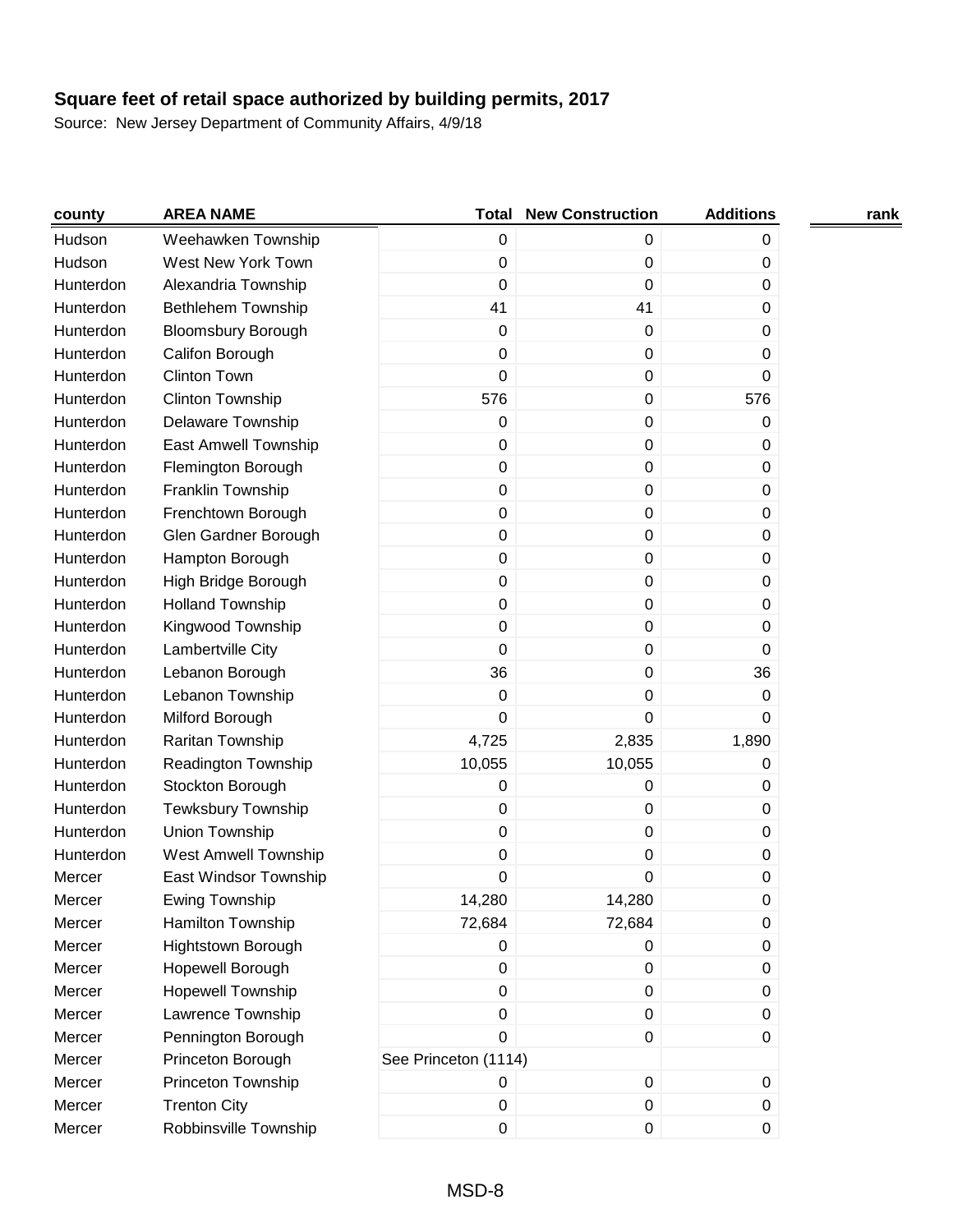| county    | <b>AREA NAME</b>             | <b>Total</b> | <b>New Construction</b> | <b>Additions</b> | rank |
|-----------|------------------------------|--------------|-------------------------|------------------|------|
| Mercer    | West Windsor Township        | 0            | 0                       | 0                |      |
| Middlesex | Carteret Borough             | 0            | 0                       | 0                |      |
| Middlesex | Cranbury Township            | 4,807        | 4,807                   | 0                |      |
| Middlesex | Dunellen Borough             | 0            | 0                       | 0                |      |
| Middlesex | East Brunswick Township      | 26,081       | 26,081                  | 0                |      |
| Middlesex | Edison Township              | 0            | 0                       | 0                |      |
| Middlesex | Helmetta Borough             | 0            | 0                       | 0                |      |
| Middlesex | <b>Highland Park Borough</b> | 0            | 0                       | 0                |      |
| Middlesex | Jamesburg Borough            | 0            | 0                       | 0                |      |
| Middlesex | Old Bridge Township          | 0            | 0                       | 0                |      |
| Middlesex | Metuchen Borough             | 37,027       | 37,027                  | 0                |      |
| Middlesex | Middlesex Borough            | 0            | 0                       | 0                |      |
| Middlesex | Milltown Borough             | 0            | 0                       | 0                |      |
| Middlesex | Monroe Township              | 23,697       | 23,697                  | 0                |      |
| Middlesex | New Brunswick City           | 0            | 0                       | 0                |      |
| Middlesex | North Brunswick Township     | 23,496       | 23,496                  | 0                |      |
| Middlesex | Perth Amboy City             | 0            | 0                       | 0                |      |
| Middlesex | Piscataway Township          | 0            | 0                       | 0                |      |
| Middlesex | Plainsboro Township          | 0            | 0                       | 0                |      |
| Middlesex | Sayreville Borough           | $\pmb{0}$    | 0                       | 0                |      |
| Middlesex | South Amboy City             | $\pmb{0}$    | 0                       | 0                |      |
| Middlesex | South Brunswick Township     | $\pmb{0}$    | 0                       | 0                |      |
| Middlesex | South Plainfield Borough     | 0            | 0                       | 0                |      |
| Middlesex | South River Borough          | 0            | 0                       | 0                |      |
| Middlesex | Spotswood Borough            | 0            | 0                       | $\Omega$         |      |
| Middlesex | Woodbridge Township          | 21,639       | 21,639                  | 0                |      |
| Monmouth  | Allenhurst Borough           | 0            | 0                       | 0                |      |
| Monmouth  | Allentown Borough            | 0            | 0                       | 0                |      |
| Monmouth  | <b>Asbury Park City</b>      | 10,357       | 0                       | 10,357           |      |
| Monmouth  | Atlantic Highlands Borough   | 0            | 0                       | 0                |      |
| Monmouth  | Avon-by-the-Sea Borough      | $\pmb{0}$    | 0                       | 0                |      |
| Monmouth  | Belmar Borough               | 0            | 0                       | $\mathbf 0$      |      |
| Monmouth  | <b>Bradley Beach Borough</b> | $\pmb{0}$    | 0                       | 0                |      |
| Monmouth  | <b>Brielle Borough</b>       | 1            | 1                       | 0                |      |
| Monmouth  | <b>Colts Neck Township</b>   | $\pmb{0}$    | 0                       | 0                |      |
| Monmouth  | Deal Borough                 | $\pmb{0}$    | 0                       | 0                |      |
| Monmouth  | Eatontown Borough            | 35,962       | 35,962                  | 0                |      |
| Monmouth  | Englishtown Borough          | 0            | 0                       | 0                |      |
| Monmouth  | Fair Haven Borough           | $\,0\,$      | 0                       | 0                |      |
| Monmouth  | Farmingdale Borough          | $\pmb{0}$    | 0                       | 0                |      |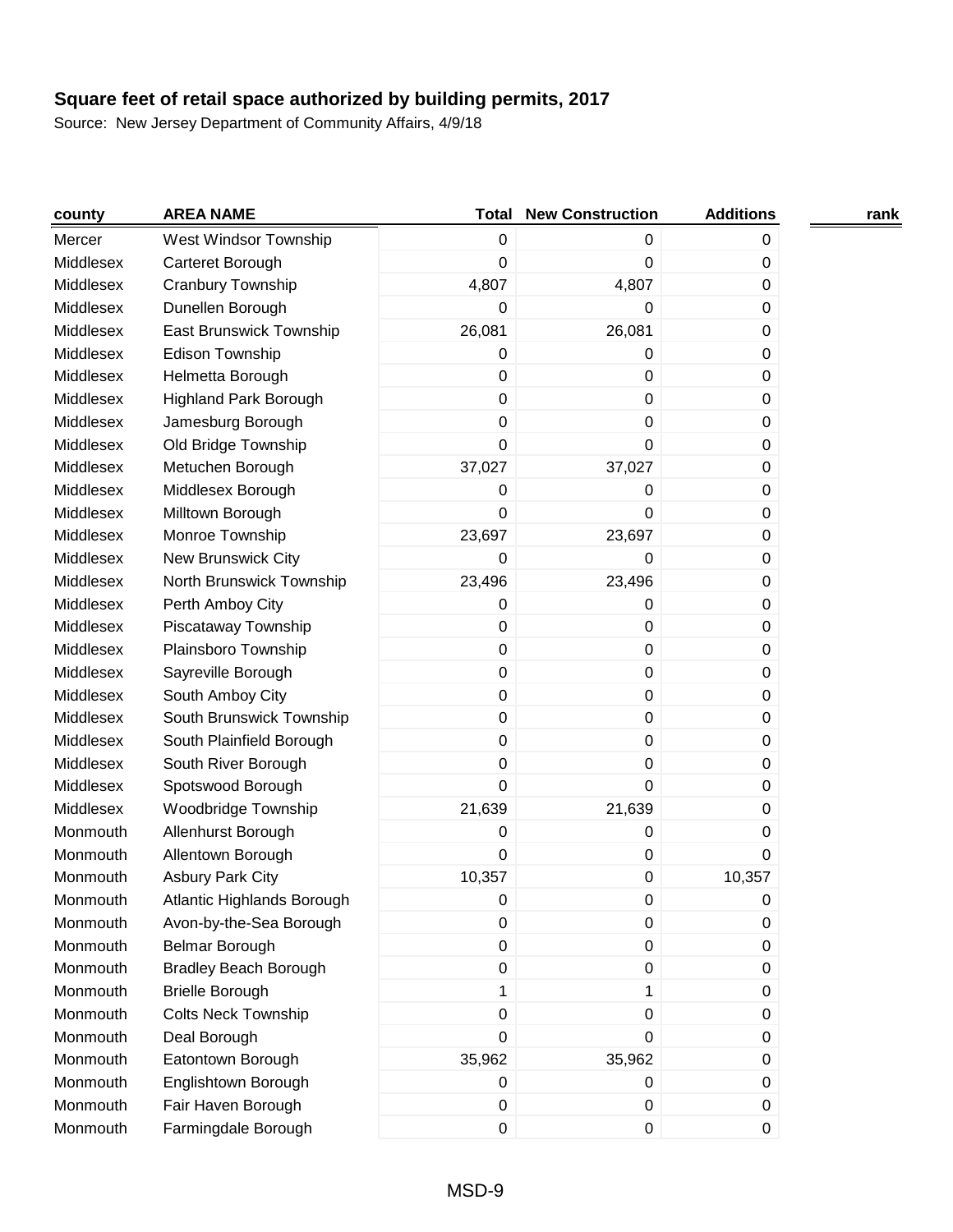| county   | <b>AREA NAME</b>               | <b>Total</b>     | <b>New Construction</b> | <b>Additions</b> | rank |
|----------|--------------------------------|------------------|-------------------------|------------------|------|
| Monmouth | Freehold Borough               | 271              | 0                       | 271              |      |
| Monmouth | Freehold Township              | $\mathbf 0$      | $\mathbf 0$             | 0                |      |
| Monmouth | Highlands Borough              | $\mathbf 0$      | 0                       | 0                |      |
| Monmouth | <b>Holmdel Township</b>        | $\mathbf 0$      | 0                       | 0                |      |
| Monmouth | <b>Howell Township</b>         | 5,515            | 5,515                   | 0                |      |
| Monmouth | Interlaken Borough             | $\boldsymbol{0}$ | 0                       | 0                |      |
| Monmouth | Keansburg Borough              | 0                | 0                       | 0                |      |
| Monmouth | Keyport Borough                | $\mathbf 0$      | 0                       | 0                |      |
| Monmouth | Little Silver Borough          | $\mathbf 0$      | $\mathbf 0$             | 0                |      |
| Monmouth | Loch Arbour Village            | $\boldsymbol{0}$ | $\pmb{0}$               | 0                |      |
| Monmouth | Long Branch City               | $\mathbf 0$      | $\mathbf 0$             | 0                |      |
| Monmouth | Manalapan Township             | $\mathbf 0$      | 0                       | 0                |      |
| Monmouth | Manasquan Borough              | 608              | 0                       | 608              |      |
| Monmouth | Marlboro Township              | 6,739            | 6,739                   | 0                |      |
| Monmouth | Matawan Borough                | $\boldsymbol{0}$ | $\mathbf 0$             | 0                |      |
| Monmouth | Aberdeen Township              | $\boldsymbol{0}$ | $\boldsymbol{0}$        | 0                |      |
| Monmouth | Middletown Township            | $\mathbf 0$      | 0                       | 0                |      |
| Monmouth | Millstone Township             | $\mathbf 0$      | $\mathbf 0$             | 0                |      |
| Monmouth | Monmouth Beach Borough         | $\boldsymbol{0}$ | $\pmb{0}$               | 0                |      |
| Monmouth | Neptune Township               | $\boldsymbol{0}$ | $\pmb{0}$               | 0                |      |
| Monmouth | Neptune City Borough           | $\boldsymbol{0}$ | 0                       | 0                |      |
| Monmouth | <b>Tinton Falls Borough</b>    | 0                | 0                       | 0                |      |
| Monmouth | Ocean Township                 | 0                | 0                       | 0                |      |
| Monmouth | Oceanport Borough              | $\mathbf 0$      | 0                       | 0                |      |
| Monmouth | Hazlet Township                | 35,962           | 35,962                  | 0                |      |
| Monmouth | Red Bank Borough               | $\boldsymbol{0}$ | 0                       | 0                |      |
| Monmouth | Roosevelt Borough              | $\mathbf 0$      | $\pmb{0}$               | 0                |      |
| Monmouth | Rumson Borough                 | $\boldsymbol{0}$ | $\pmb{0}$               | 0                |      |
| Monmouth | Sea Bright Borough             | $\boldsymbol{0}$ | 0                       | 0                |      |
| Monmouth | Sea Girt Borough               | 0                | 0                       | 0                |      |
| Monmouth | Shrewsbury Borough             | $\boldsymbol{0}$ | $\pmb{0}$               | 0                |      |
| Monmouth | Shrewsbury Township            | 0                | $\pmb{0}$               | 0                |      |
| Monmouth | Lake Como Borough              | 0                | 0                       | 0                |      |
| Monmouth | Spring Lake Borough            | 1                | 1                       | 0                |      |
| Monmouth | Spring Lake Heights Boro       | $\mathbf 0$      | $\pmb{0}$               | 0                |      |
| Monmouth | Union Beach Borough            | $\mathbf 0$      | $\pmb{0}$               | 0                |      |
| Monmouth | <b>Upper Freehold Township</b> | 1                | 1                       | 0                |      |
| Monmouth | Wall Township                  | 15,465           | 7,392                   | 8,073            |      |
| Monmouth | West Long Branch Borough       | $\pmb{0}$        | 0                       | 0                |      |
| Morris   | <b>Boonton Town</b>            | 0                | 0                       | 0                |      |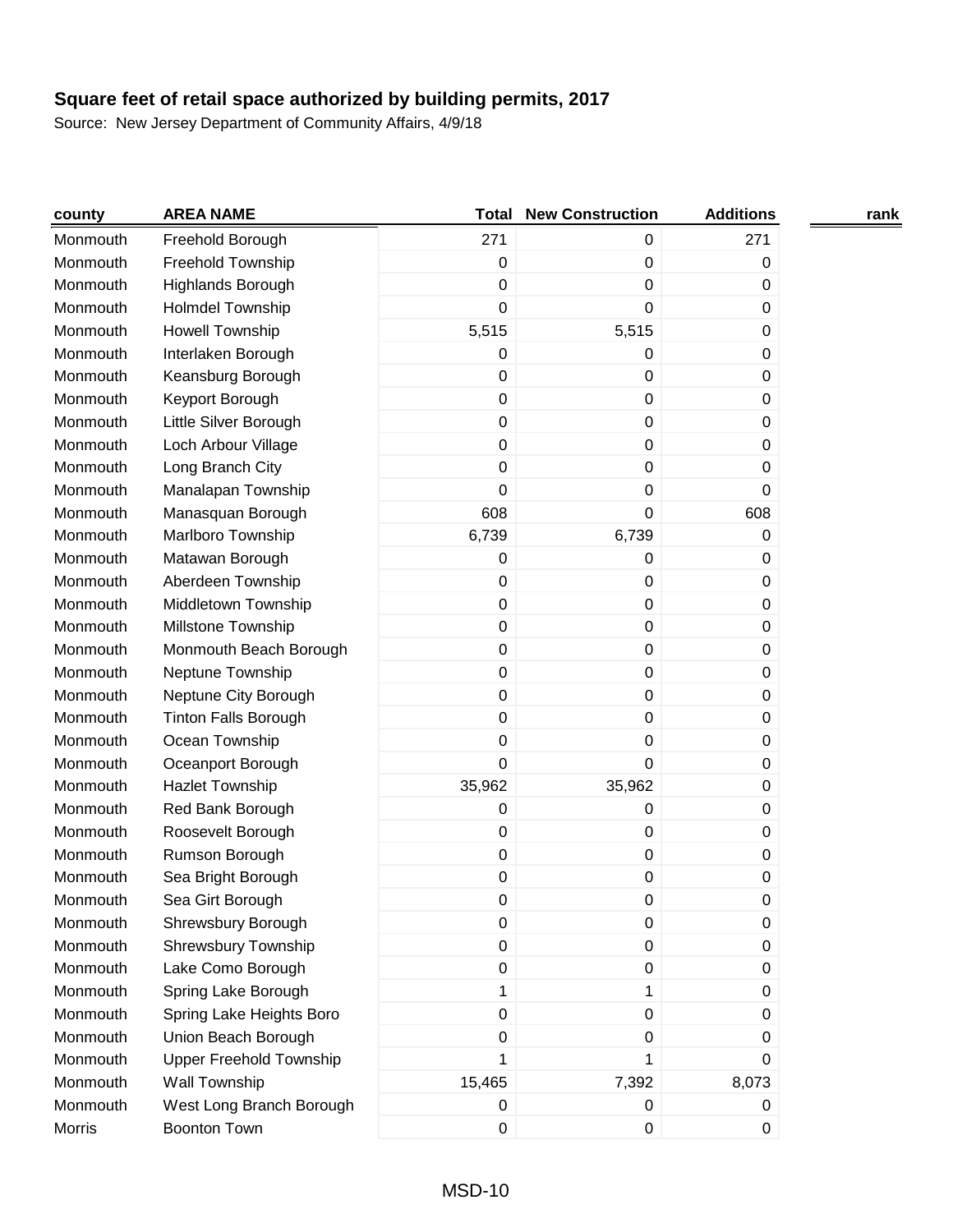| county        | <b>AREA NAME</b>           | Total       | <b>New Construction</b> | <b>Additions</b> | rank |
|---------------|----------------------------|-------------|-------------------------|------------------|------|
| <b>Morris</b> | <b>Boonton Township</b>    | $\pmb{0}$   | 0                       | 0                |      |
| <b>Morris</b> | <b>Butler Borough</b>      | $\mathbf 0$ | 0                       | 0                |      |
| <b>Morris</b> | Chatham Borough            | $\pmb{0}$   | 0                       | 0                |      |
| <b>Morris</b> | Chatham Township           | $\mathbf 0$ | 0                       | 0                |      |
| <b>Morris</b> | Chester Borough            | $\pmb{0}$   | 0                       | 0                |      |
| Morris        | <b>Chester Township</b>    | $\mathbf 0$ | 0                       | 0                |      |
| <b>Morris</b> | Denville Township          | $\mathbf 0$ | 0                       | 0                |      |
| <b>Morris</b> | Dover Town                 | 0           | 0                       | 0                |      |
| <b>Morris</b> | East Hanover Township      | 4,236       | 0                       | 4,236            |      |
| <b>Morris</b> | Florham Park Borough       | $\pmb{0}$   | 0                       | 0                |      |
| <b>Morris</b> | Hanover Township           | $\pmb{0}$   | $\pmb{0}$               | 0                |      |
| Morris        | Harding Township           | $\mathbf 0$ | 0                       | 0                |      |
| <b>Morris</b> | Jefferson Township         | $\mathbf 0$ | 0                       | 0                |      |
| <b>Morris</b> | Kinnelon Borough           | $\pmb{0}$   | 0                       | 0                |      |
| <b>Morris</b> | Lincoln Park Borough       | $\pmb{0}$   | 0                       | 0                |      |
| <b>Morris</b> | Madison Borough            | $\mathbf 0$ | 0                       | $\mathbf 0$      |      |
| <b>Morris</b> | Mendham Borough            | 0           | 0                       | 0                |      |
| <b>Morris</b> | Mendham Township           | $\mathbf 0$ | 0                       | 0                |      |
| <b>Morris</b> | Mine Hill Township         | 540         | 540                     | 0                |      |
| <b>Morris</b> | Montville Township         | 0           | 0                       | 0                |      |
| <b>Morris</b> | Morris Township            | 211         | 0                       | 211              |      |
| <b>Morris</b> | Morris Plains Borough      | $\mathbf 0$ | 0                       | 0                |      |
| <b>Morris</b> | Morristown Town            | $\mathbf 0$ | 0                       | 0                |      |
| Morris        | Mountain Lakes Borough     | 0           | 0                       | 0                |      |
| <b>Morris</b> | Mount Arlington Borough    | $\Omega$    | 0                       | 0                |      |
| <b>Morris</b> | Mount Olive Township       | 6,470       | 6,470                   | 0                |      |
| <b>Morris</b> | Netcong Borough            | 0           | 0                       | 0                |      |
| <b>Morris</b> | Parsippany-Troy Hills Twp  | 514         | 0                       | 514              |      |
| Morris        | Long Hill Township         | 0           | 0                       | 0                |      |
| Morris        | Pequannock Township        | 0           | 0                       | 0                |      |
| <b>Morris</b> | Randolph Township          | 0           | 0                       | 0                |      |
| Morris        | Riverdale Borough          | $\pmb{0}$   | 0                       | 0                |      |
| Morris        | Rockaway Borough           | 0           | 0                       | 0                |      |
| Morris        | Rockaway Township          | 11,117      | 9,705                   | 1,412            |      |
| Morris        | Roxbury Township           | $\pmb{0}$   | 0                       | 0                |      |
| <b>Morris</b> | Victory Gardens Borough    | $\pmb{0}$   | $\pmb{0}$               | 0                |      |
| Morris        | <b>Washington Township</b> | $\pmb{0}$   | 0                       | 0                |      |
| Morris        | Wharton Borough            | $\pmb{0}$   | 0                       | 0                |      |
| Ocean         | Barnegat Light Borough     | $\,0\,$     | 0                       | 0                |      |
| Ocean         | Bay Head Borough           | $\pmb{0}$   | 0                       | $\pmb{0}$        |      |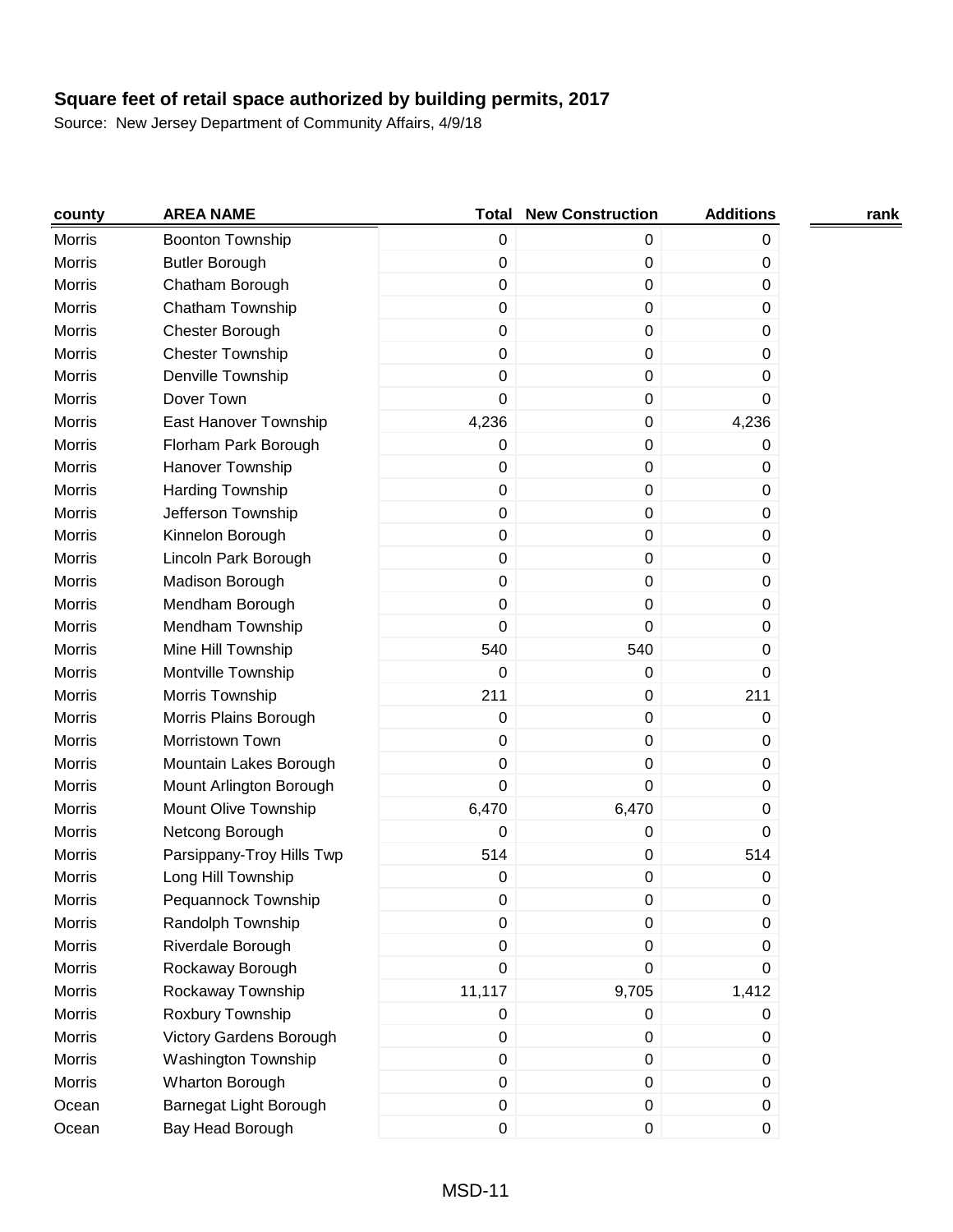| county  | <b>AREA NAME</b>              | Total       | <b>New Construction</b> | <b>Additions</b> | rank |
|---------|-------------------------------|-------------|-------------------------|------------------|------|
| Ocean   | Beach Haven Borough           | 0           | 0                       | 0                |      |
| Ocean   | Beachwood Borough             | 0           | 0                       | 0                |      |
| Ocean   | <b>Berkeley Township</b>      | 9,346       | 9,346                   | 0                |      |
| Ocean   | <b>Brick Township</b>         | 5,496       | 5,496                   | 0                |      |
| Ocean   | <b>Toms River Township</b>    | 5,496       | 5,496                   | 0                |      |
| Ocean   | Eagleswood Township           | 4,160       | 0                       | 4,160            |      |
| Ocean   | Harvey Cedars Borough         | $\mathbf 0$ | 0                       | 0                |      |
| Ocean   | <b>Island Heights Borough</b> | 0           | 0                       | 0                |      |
| Ocean   | Jackson Township              | 0           | 0                       | 0                |      |
| Ocean   | Lacey Township                | 7,342       | 7,342                   | 0                |      |
| Ocean   | Lakehurst Borough             | 0           | 0                       | 0                |      |
| Ocean   | Lakewood Township             | 31,603      | 31,603                  | 0                |      |
| Ocean   | Lavallette Borough            | $\mathbf 0$ | 0                       | 0                |      |
| Ocean   | Little Egg Harbor Township    | 0           | $\pmb{0}$               | $\Omega$         |      |
| Ocean   | Long Beach Township           | 150         | $\mathbf 0$             | 150              |      |
| Ocean   | <b>Manchester Township</b>    | $\mathbf 0$ | $\mathbf 0$             | 0                |      |
| Ocean   | Mantoloking Borough           | $\mathbf 0$ | $\pmb{0}$               | 0                |      |
| Ocean   | Ocean Township                | $\pmb{0}$   | $\pmb{0}$               | 0                |      |
| Ocean   | Ocean Gate Borough            | $\pmb{0}$   | $\pmb{0}$               | 0                |      |
| Ocean   | Pine Beach Borough            | $\pmb{0}$   | $\pmb{0}$               | 0                |      |
| Ocean   | <b>Plumsted Township</b>      | $\pmb{0}$   | $\pmb{0}$               | 0                |      |
| Ocean   | Point Pleasant Borough        | $\pmb{0}$   | 0                       | 0                |      |
| Ocean   | Point Pleasant Beach Boro     | $\pmb{0}$   | $\mathbf 0$             | 0                |      |
| Ocean   | Seaside Heights Borough       | 0           | 0                       | 0                |      |
| Ocean   | Seaside Park Borough          | 0           | 0                       | 0                |      |
| Ocean   | Ship Bottom Borough           | 0           | 0                       | 0                |      |
| Ocean   | South Toms River Borough      | 10,333      | 10,333                  | 0                |      |
| Ocean   | <b>Stafford Township</b>      | 17,586      | 17,586                  | 0                |      |
| Ocean   | Surf City Borough             | 0           | 0                       | 0                |      |
| Ocean   | <b>Tuckerton Borough</b>      | $\pmb{0}$   | $\mathbf 0$             | 0                |      |
| Ocean   | <b>Barnegat Township</b>      | 77,148      | 77,148                  | 0                |      |
| Passaic | <b>Bloomingdale Borough</b>   | $\pmb{0}$   | $\pmb{0}$               | 0                |      |
| Passaic | <b>Clifton City</b>           | 0           | $\pmb{0}$               | 0                |      |
| Passaic | Haledon Borough               | $\mathbf 0$ | 0                       | 0                |      |
| Passaic | Hawthorne Borough             | $\pmb{0}$   | $\pmb{0}$               | 0                |      |
| Passaic | Little Falls Township         | $\pmb{0}$   | $\pmb{0}$               | 0                |      |
| Passaic | North Haledon Borough         | $\pmb{0}$   | $\pmb{0}$               | 0                |      |
| Passaic | Passaic City                  | $\pmb{0}$   | $\pmb{0}$               | 0                |      |
| Passaic | Paterson City                 | $\pmb{0}$   | $\pmb{0}$               | 0                |      |
| Passaic | Pompton Lakes Borough         | $\pmb{0}$   | $\pmb{0}$               | 0                |      |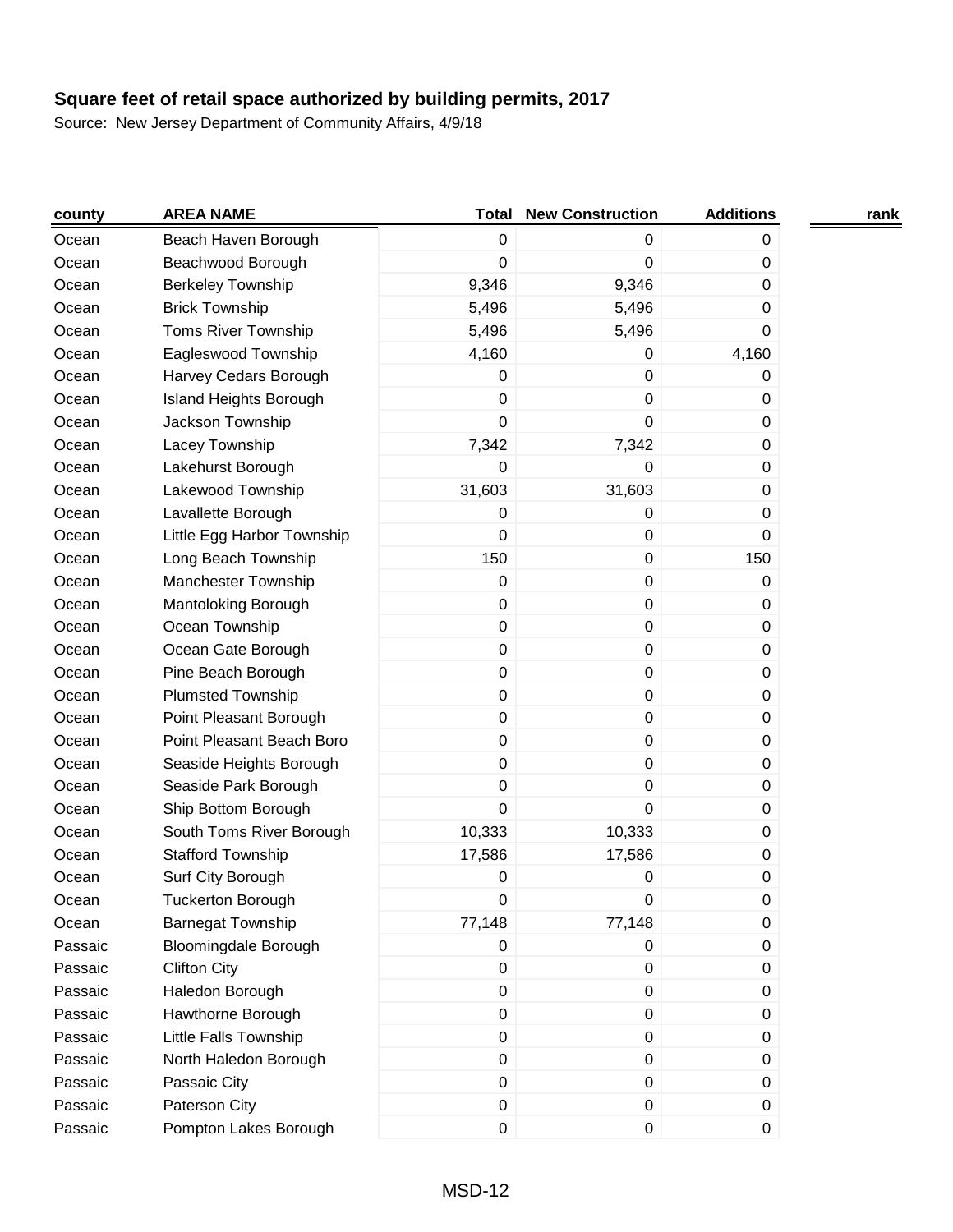| county   | <b>AREA NAME</b>              | Total       | <b>New Construction</b> | <b>Additions</b> | rank |
|----------|-------------------------------|-------------|-------------------------|------------------|------|
| Passaic  | Prospect Park Borough         | $\pmb{0}$   | 0                       | 0                |      |
| Passaic  | Ringwood Borough              | $\pmb{0}$   | 0                       | 0                |      |
| Passaic  | <b>Totowa Borough</b>         | $\pmb{0}$   | 0                       | 0                |      |
| Passaic  | Wanaque Borough               | $\pmb{0}$   | 0                       | 0                |      |
| Passaic  | Wayne Township                | $\mathbf 0$ | 0                       | 0                |      |
| Passaic  | <b>West Milford Township</b>  | 6,863       | 0                       | 6,863            |      |
| Passaic  | Woodland Park Borough         | $\mathbf 0$ | 0                       | 0                |      |
| Salem    | Alloway Township              | 0           | 0                       | 0                |      |
| Salem    | Elmer Borough                 | $\mathbf 0$ | 0                       | 0                |      |
| Salem    | Elsinboro Township            | $\pmb{0}$   | 0                       | 0                |      |
| Salem    | Lower Alloways Creek Twp      | $\pmb{0}$   | 0                       | 0                |      |
| Salem    | Mannington Township           | $\pmb{0}$   | 0                       | 0                |      |
| Salem    | <b>Oldmans Township</b>       | $\pmb{0}$   | 0                       | 0                |      |
| Salem    | Penns Grove Borough           | 0           | 0                       | 0                |      |
| Salem    | Pennsville Township           | 6,446       | 6,446                   | 0                |      |
| Salem    | Pilesgrove Township           | $\mathbf 0$ | 0                       | 0                |      |
| Salem    | Pittsgrove Township           | 0           | 0                       | 0                |      |
| Salem    | Quinton Township              | $\pmb{0}$   | 0                       | 0                |      |
| Salem    | Salem City                    | $\pmb{0}$   | 0                       | 0                |      |
| Salem    | <b>Carneys Point Township</b> | $\pmb{0}$   | $\pmb{0}$               | 0                |      |
| Salem    | Upper Pittsgrove Township     | $\pmb{0}$   | 0                       | 0                |      |
| Salem    | Woodstown Borough             | $\pmb{0}$   | 0                       | 0                |      |
| Somerset | <b>Bedminster Township</b>    | $\pmb{0}$   | 0                       | 0                |      |
| Somerset | Bernards Township             | 0           | 0                       | 0                |      |
| Somerset | Bernardsville Borough         | 0           | 0                       | 0                |      |
| Somerset | Bound Brook Borough           | 0           | 0                       | 0                |      |
| Somerset | <b>Branchburg Township</b>    | $\mathbf 0$ | 0                       | 0                |      |
| Somerset | <b>Bridgewater Township</b>   | 139,071     | 139,071                 | 0                |      |
| Somerset | Far Hills Borough             | 0           | 0                       | 0                |      |
| Somerset | Franklin Township             | 20,361      | 20,361                  | 0                |      |
| Somerset | <b>Green Brook Township</b>   | 0           | 0                       | 0                |      |
| Somerset | Hillsborough Township         | $\pmb{0}$   | 0                       | 0                |      |
| Somerset | Manville Borough              | $\mathbf 0$ | 0                       | 0                |      |
| Somerset | Millstone Borough             | $\mathbf 0$ | 0                       | 0                |      |
| Somerset | Montgomery Township           | $\pmb{0}$   | 0                       | 0                |      |
| Somerset | North Plainfield Borough      | $\pmb{0}$   | 0                       | 0                |      |
| Somerset | Peapack and Gladstone Boroug  | $\pmb{0}$   | 0                       | 0                |      |
| Somerset | Raritan Borough               | $\pmb{0}$   | 0                       | 0                |      |
| Somerset | Rocky Hill Borough            | $\pmb{0}$   | 0                       | 0                |      |
| Somerset | Somerville Borough            | $\pmb{0}$   | 0                       | 0                |      |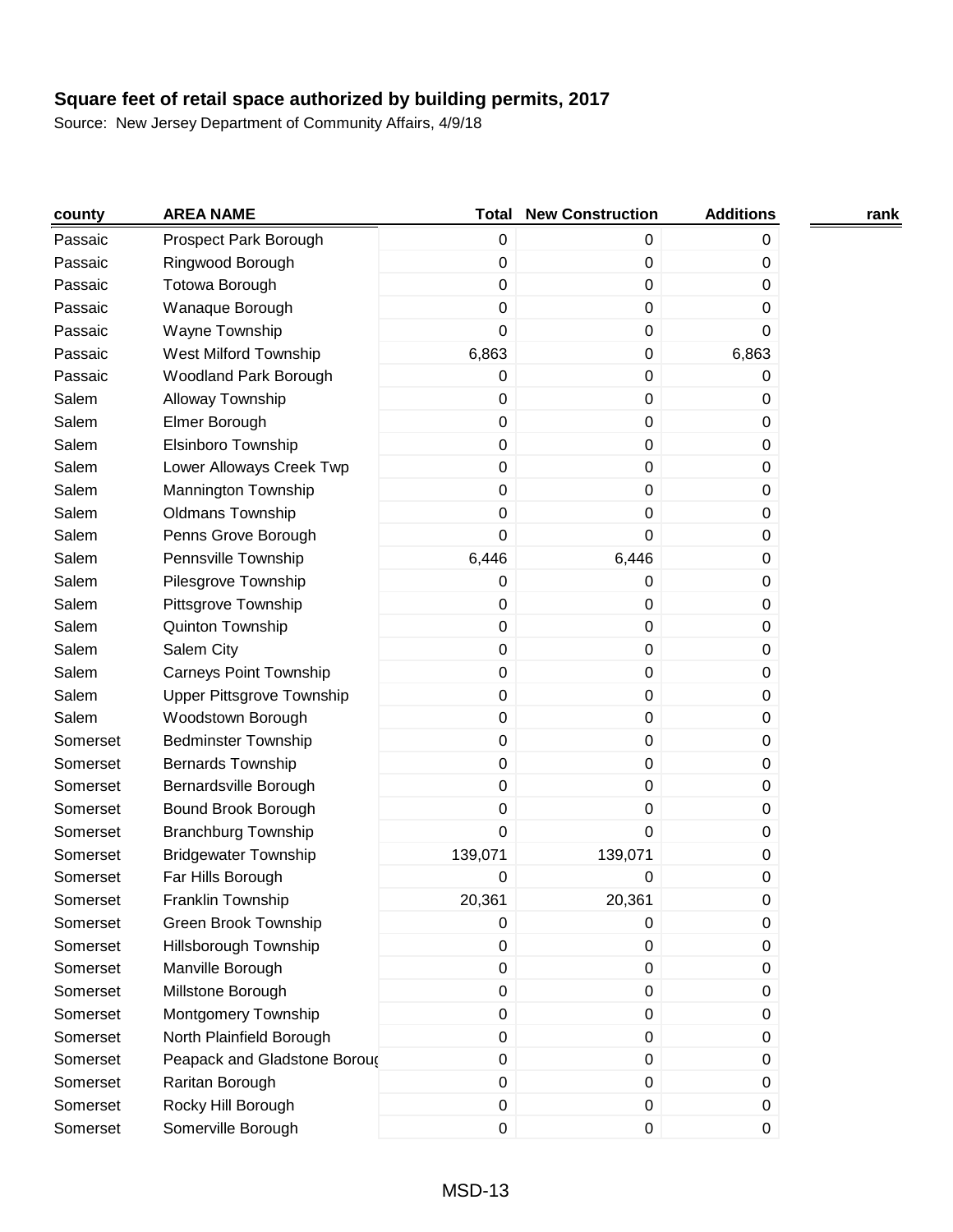| county        | <b>AREA NAME</b>           | Total            | <b>New Construction</b> | <b>Additions</b> | rank |
|---------------|----------------------------|------------------|-------------------------|------------------|------|
| Somerset      | South Bound Brook Boro     | $\pmb{0}$        | 0                       | 0                |      |
| Somerset      | Warren Township            | $\mathbf 0$      | $\pmb{0}$               | 0                |      |
| Somerset      | Watchung Borough           | 6,600            | 0                       | 6,600            |      |
| <b>Sussex</b> | Andover Borough            | 0                | 0                       | 0                |      |
| <b>Sussex</b> | Andover Township           | 3,340            | 0                       | 3,340            |      |
| <b>Sussex</b> | <b>Branchville Borough</b> | 0                | 0                       | 0                |      |
| <b>Sussex</b> | <b>Byram Township</b>      | 0                | 0                       | 0                |      |
| <b>Sussex</b> | Frankford Township         | 0                | 0                       | 0                |      |
| <b>Sussex</b> | Franklin Borough           | 6,889            | 6,889                   | 0                |      |
| <b>Sussex</b> | Fredon Township            | $\pmb{0}$        | 0                       | 0                |      |
| <b>Sussex</b> | Green Township             | 11,952           | 11,952                  | 0                |      |
| <b>Sussex</b> | Hamburg Borough            | $\pmb{0}$        | 0                       | 0                |      |
| <b>Sussex</b> | Hampton Township           | $\pmb{0}$        | 0                       | 0                |      |
| <b>Sussex</b> | Hardyston Township         | $\pmb{0}$        | 0                       | 0                |      |
| <b>Sussex</b> | Hopatcong Borough          | 0                | 0                       | 0                |      |
| <b>Sussex</b> | Lafayette Township         | 0                | 0                       | 0                |      |
| <b>Sussex</b> | Montague Township          | 0                | 0                       | 0                |      |
| <b>Sussex</b> | Newton Town                | 7,424            | 7,424                   | 0                |      |
| <b>Sussex</b> | Ogdensburg Borough         | $\pmb{0}$        | 0                       | 0                |      |
| <b>Sussex</b> | Sandyston Township         | $\pmb{0}$        | 0                       | 0                |      |
| <b>Sussex</b> | Sparta Township            | $\pmb{0}$        | 0                       | 0                |      |
| <b>Sussex</b> | Stanhope Borough           | $\pmb{0}$        | 0                       | 0                |      |
| <b>Sussex</b> | <b>Stillwater Township</b> | $\pmb{0}$        | 0                       | 0                |      |
| <b>Sussex</b> | Sussex Borough             | 0                | 0                       | 0                |      |
| <b>Sussex</b> | Vernon Township            | $\pmb{0}$        | 0                       | 0                |      |
| <b>Sussex</b> | <b>Walpack Township</b>    | $\pmb{0}$        | 0                       | 0                |      |
| <b>Sussex</b> | Wantage Township           | $\pmb{0}$        | 0                       | 0                |      |
| Union         | Berkeley Heights Township  | $\boldsymbol{0}$ | 0                       | 0                |      |
| Union         | <b>Clark Township</b>      | 2,167            | 2,167                   | 0                |      |
| Union         | Cranford Township          | $\,0\,$          | 0                       | 0                |      |
| Union         | <b>Elizabeth City</b>      | 0                | 0                       | 0                |      |
| Union         | Fanwood Borough            | $\boldsymbol{0}$ | 0                       | 0                |      |
| Union         | Garwood Borough            | 4,664            | 4,664                   | 0                |      |
| Union         | Hillside Township          | $\pmb{0}$        | 0                       | 0                |      |
| Union         | Kenilworth Borough         | $\pmb{0}$        | 0                       | 0                |      |
| Union         | <b>Linden City</b>         | $\pmb{0}$        | $\mathbf 0$             | 0                |      |
| Union         | Mountainside Borough       | $\pmb{0}$        | 0                       | 0                |      |
| Union         | New Providence Borough     | 0                | 0                       | 0                |      |
| Union         | <b>Plainfield City</b>     | $\boldsymbol{0}$ | 0                       | 0                |      |
| Union         | <b>Rahway City</b>         | 5,051            | 5,051                   | 0                |      |